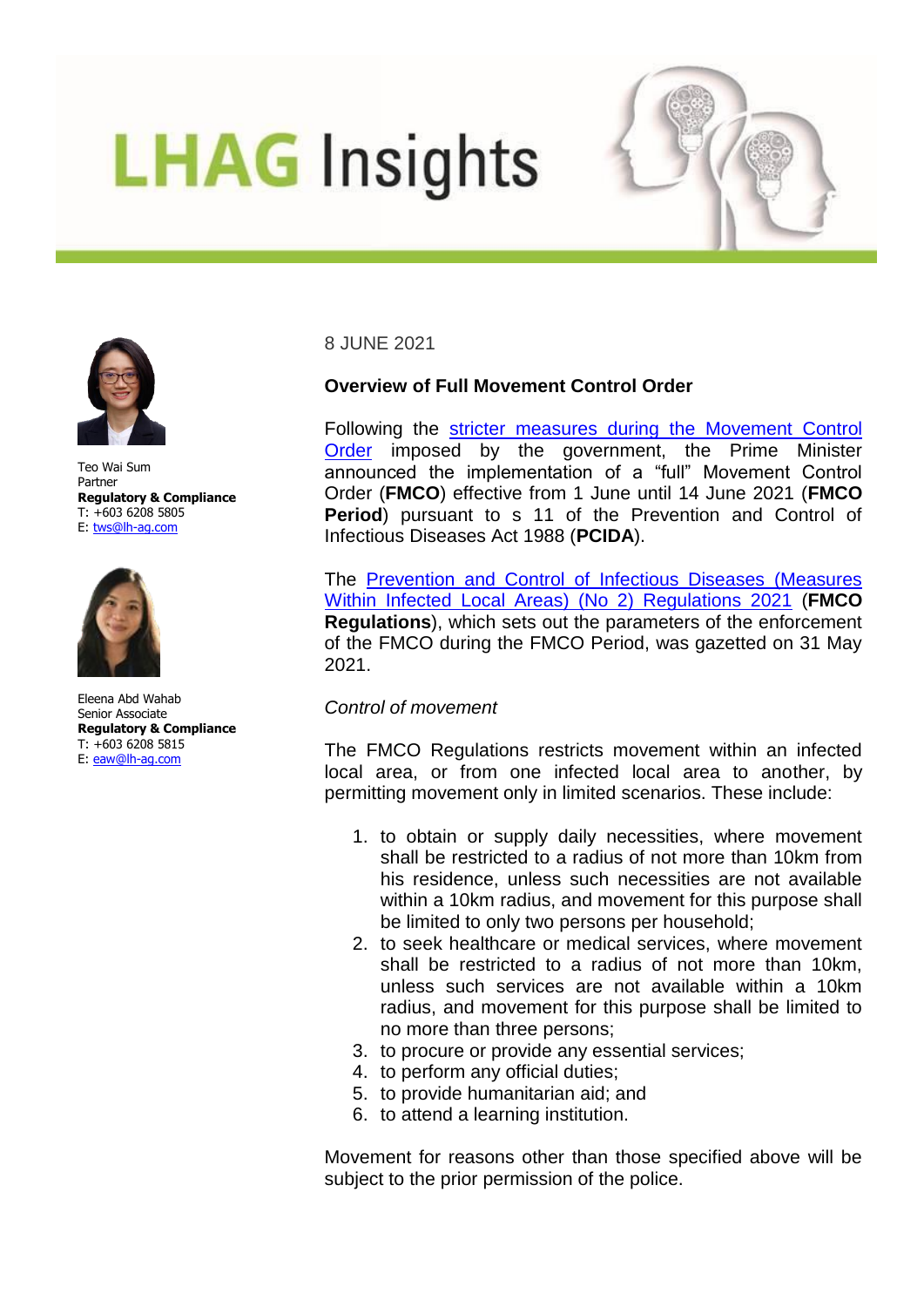#### *Essential services*

The Schedule to the FMCO Regulations sets out the list of essential services, being businesses that are permitted to physically operate during the FMCO Period, subject to the approval of the relevant authority. Some of the sectors listed under essential services include food and beverage, healthcare and medical care, water, energy, communications, banking, ecommerce and information technology, construction, logistics and manufacturing services. Businesses not falling within this list are not permitted to physically operate during the FMCO Period.

#### *Control of gatherings*

Gatherings, whether for religious, sports, recreational, social or cultural purposes, are not permitted.

#### *Foreign employees*

An authorised officer (defined under s 2 of the PCIDA as any Medical Officer of Health, any health inspector or any officer appointed by the Minister of Health) may direct any employer that employs a foreign employee to cause the employee to undergo a COVID-19 detection test at the cost of the employer.

*Standard Operating Procedures (SOPs) and other relevant considerations for organisations*

In tandem with the implementation of the FMCO, the [General](https://asset.mkn.gov.my/web/wp-content/uploads/sites/3/2019/08/SOP-AM-PKP-Seluruh-Negara-Kemaskini-2-Jun-2021.pdf)  [SOP on the Movement Control Order](https://asset.mkn.gov.my/web/wp-content/uploads/sites/3/2019/08/SOP-AM-PKP-Seluruh-Negara-Kemaskini-2-Jun-2021.pdf) (**FMCO SOP**) was issued, which will be effective during the FMCO Period. Some of the key considerations applicable to organisations include the following:

- 1. businesses not falling within the essential services list are required to implement a full work from home arrangement for its employees;
- 2. businesses qualifying as an essential service approved by the relevant authority or agency are required to limit the total number of personnel physically present at the workplace to 60% at a time while a work from home arrangement must be implemented for the remaining 40% of its personnel;
- 3. movement of employees to the workplace (for those qualifying as an essential service) will be subject to the approval letter as issued by the relevant authority, an employment pass or a letter of authorisation issued by the employer; and
- 4. physical meetings, along with seminars, courses, workshops, trainings and conferences, are not permitted.

Sector-specific SOPs have also been issued to govern various industries. These include [legal,](https://asset.mkn.gov.my/web/wp-content/uploads/sites/3/2019/08/BHEUU-PKP-SOP-Perkhidmatan-Berkaitan-Guaman-Kemaskini-7-Jun-2021.pdf) [manufacturing and production,](https://asset.mkn.gov.my/web/wp-content/uploads/sites/3/2019/08/MITI-PKP-SOP-Sektor-Pembuatan-Perkilangan-dan-Perkhidmatan-Kemaskini-31-Mei-2021.pdf) [distribution trade,](https://asset.mkn.gov.my/web/wp-content/uploads/sites/3/2019/08/KPDNHEP-PKP-SOP-Perdagangan-Pengedaran-Kemaskini-4-Jun-2021.pdf) [construction](https://asset.mkn.gov.my/web/wp-content/uploads/sites/3/2019/08/CIDB-PKP-SOP-Sektor-Pembinaan-Kemaskini-31-Mei-2021.pdf) and [communications.](https://asset.mkn.gov.my/web/wp-content/uploads/sites/3/2019/08/KKMM-PKP-SOP-Sektor-Komunikasi-E-Dagang-Teknologi-Maklumat-Kemaskini-31-Mei-2021.pdf)